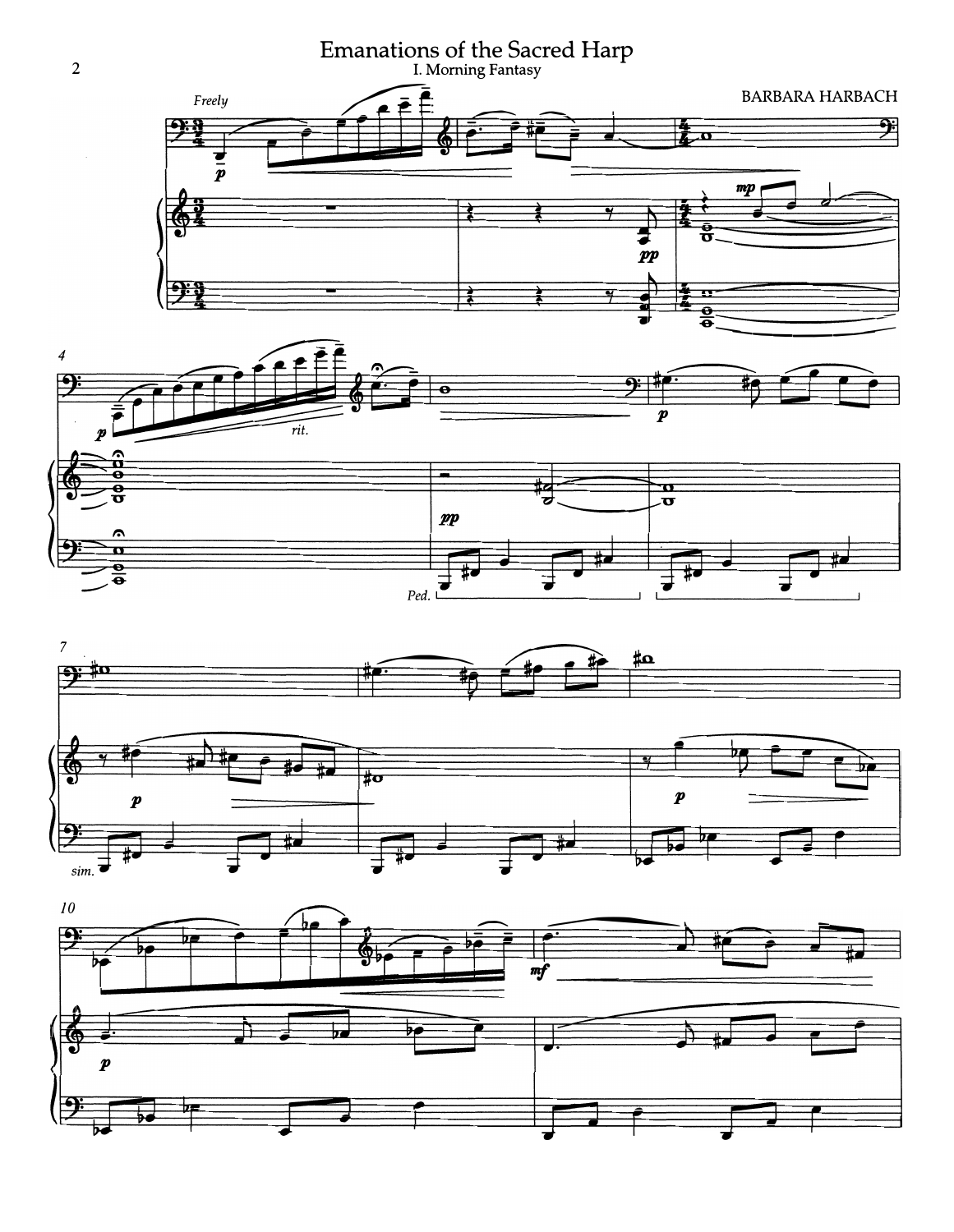





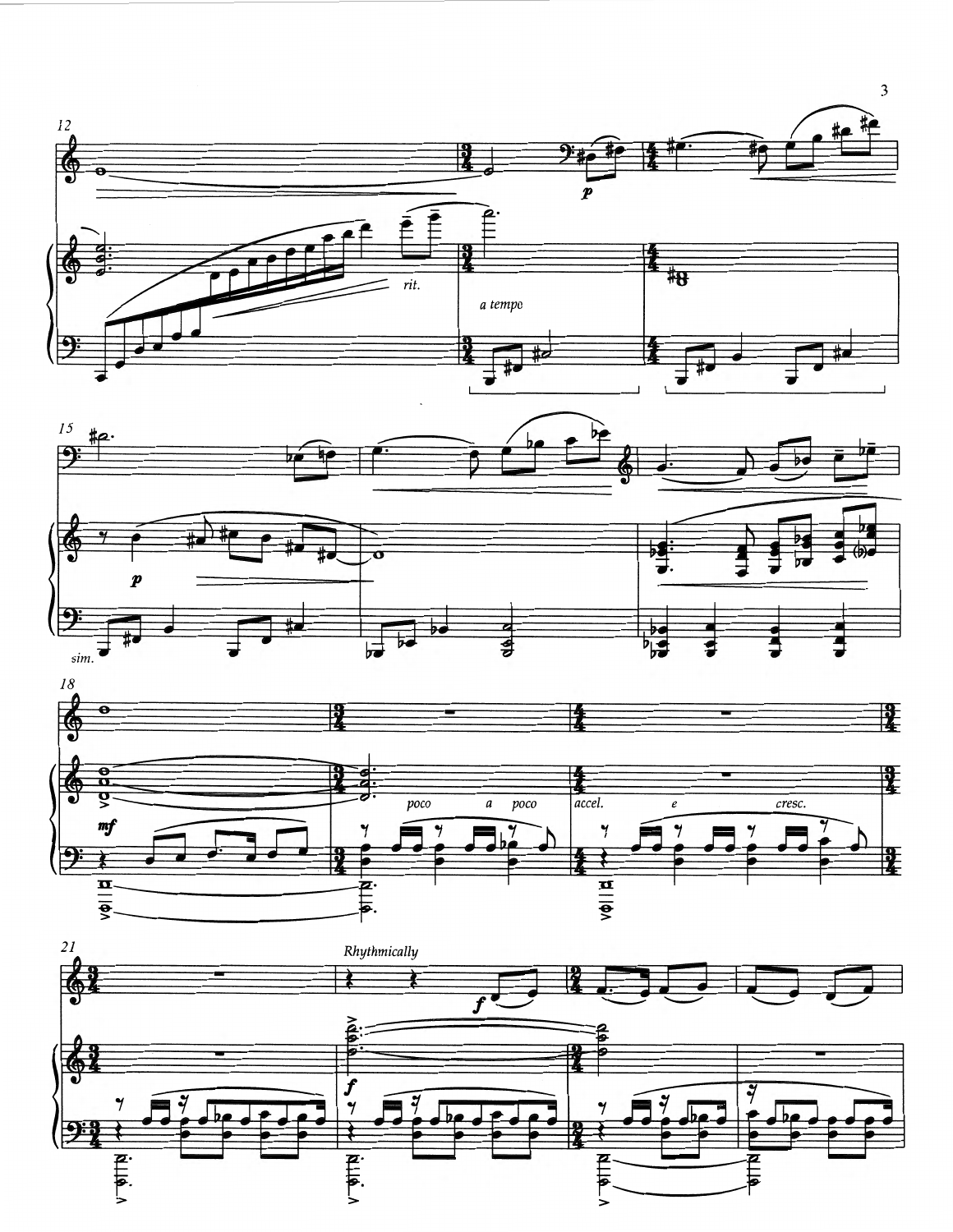**II. Reeling Chester**